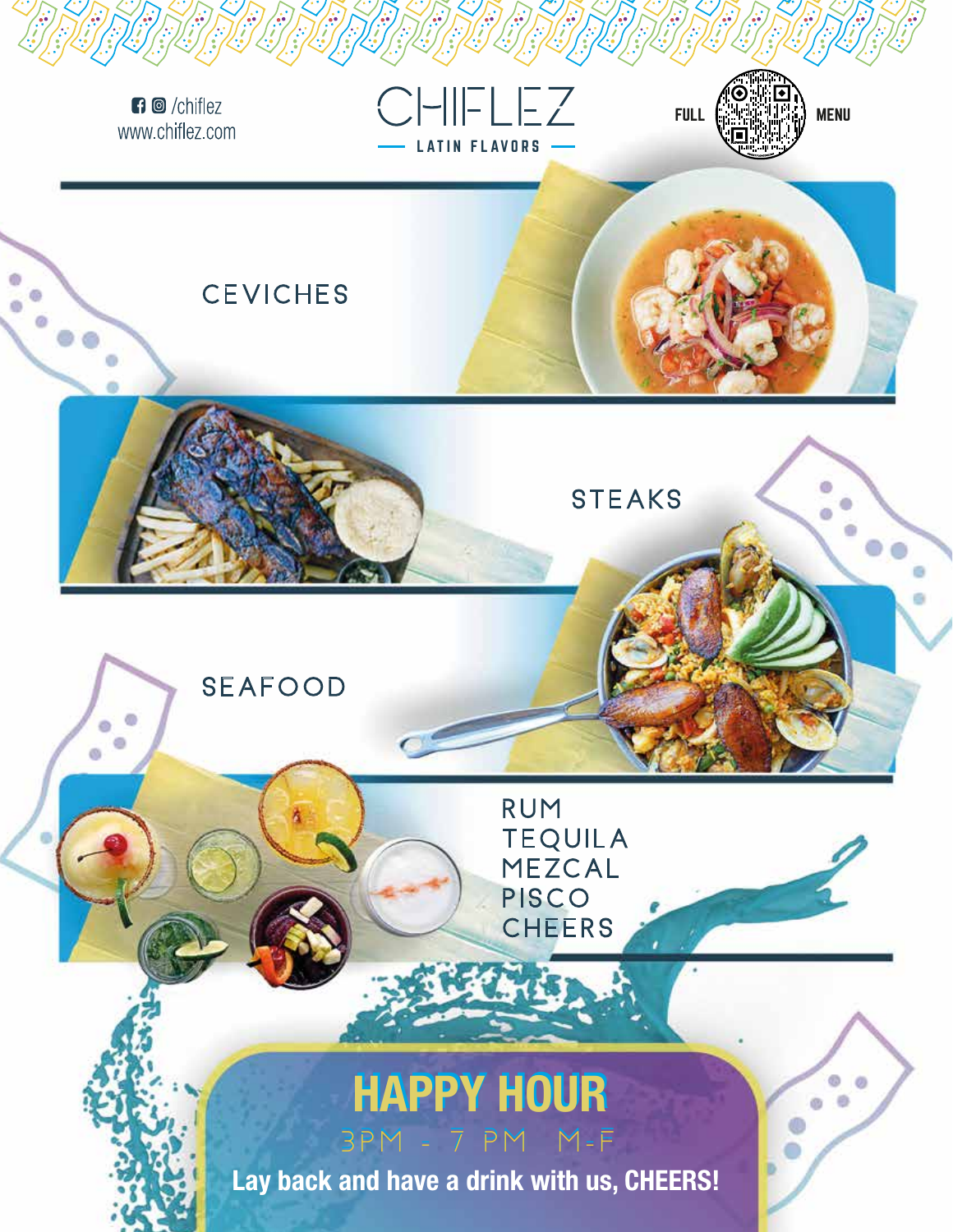$\blacksquare$   $\blacksquare$   $\blacksquare$   $\blacksquare$   $\blacksquare$   $\blacksquare$   $\blacksquare$ www.chiflez.com





#### APPFTIZFRS



#### Patacon Con Guacamole / green plantains tostones served with guacamole / \$14.00



# Chiflez con Guacamole / thin green plantain chips

served with guacamole / \$14.00



Canasta De Camaron / mash green cups with guacamole & shrimp / \$14.00



Canasta De Bistec Con Queso / mash green cups with sauteed steak with cheese / \$14.00



Arepa De Verde Con Queso / green plantain arepa stuffed with cheese / \$12.00



Arepa de Yuca con Ropa Vieja / cassava arepa stuffed with shredded beef / \$12.00 

Empanada de Verde / green plantain empanada stuffed with cheese / \$6.00

Empanda de Carne (harina) / flour empanada filled with beef / \$3.50



Empanada de Pollo (harina) / flour empanada filled with chicken / \$3.50



Empanada De Viento harina & queso / flour empanada filled with cheese topped with sugar / \$3.50



Quesadilla de Bistec / steak and peppers quesadilla served with sour cream and guacamole / \$12.00

Quesadilla de Pollo / chicken and peppers quesadilla served with sour cream and guacamole / \$12.00



Patacon Pisado Bistec / steak & Peppers Patacon Pisao served with avocado and sweet plantain / \$12.00



Patacon Pisado Camaron Salteado / sauteed shrimp patacon pisado served with avocado and sweet plantain / \$12.00

Humita / sweet fresh corn wrap with cheese / \$6.00

#### **BOLON**

Bolon mixto de queso & chicharon / mash green plantains fried with cheese and pork loins / \$9.00

Bolon de queso / mash green plantains fried with cheese / \$8.00

MINI BOLONES DE QUESO / 3 mash green plantains fried with cheese / \$12.00

## SAICHIPAPA

Salchipapa / fries and beef sausage / \$10.00

Salchipapa Montanera / fries, colombian chorizo & beef sausage / \$14.00

Papi Pollo / chicken winglets with fries / \$13.00 Papi Camaron / shrimp with fries / \$13.00

Papas Con Pescado / Fried fish served with cut fries / \$13.00

O. de Papa frita / order of fries / \$6.00

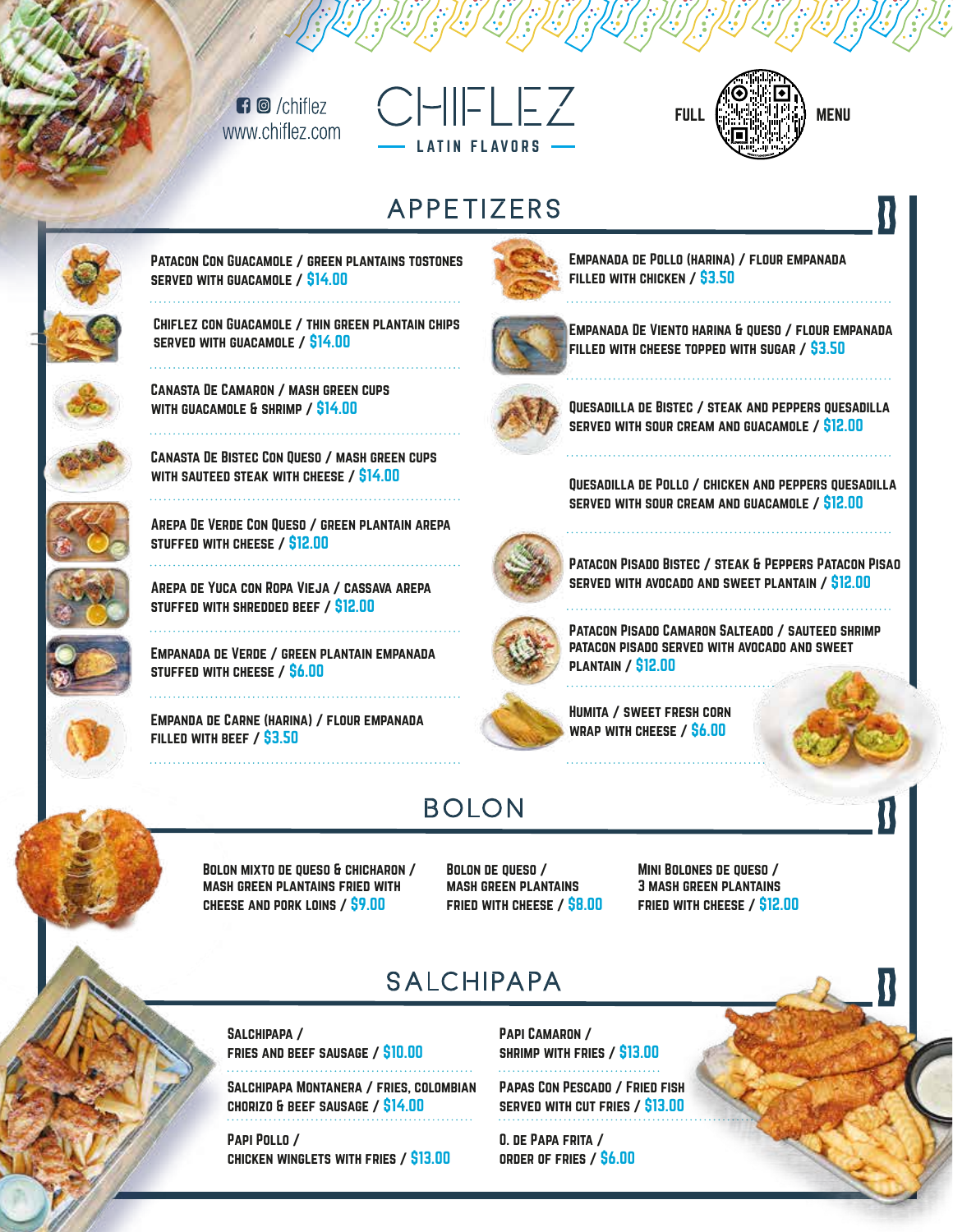



#### CRIOLLO



Bandeja Paisa / colombian steak platter served with rice, beans, chicharon, sweet plantain, chorizo & avocado / \$21.00



Bistec a lo pobre / chilenian steak platter served with rice, fries, chorizo & fried egg / \$18.00



Bolon C. Bistec Encebollado / Green plantain bolon served with steak and peppers stew, sweet plantain & fried egg / \$17.00

> Bandeja Pechuga Asada / grilled chicken breast served with rice, beans, plantains,

> > U

Fajitas de Bistec & Pollo / Fajitas with steak & chicken served with guacamole, sour cream & pico / \$22.00



Bandeja Pechuga Empanizada / breaded chicken breast served with rice, beans, plantains

Bandeja De Carne Asada / Steak Platter served with rice, beans, sweet plantains, avocado salad & fried

Mote Pillo Con Carne Asada / sauteed corn kernels with seasoned eggs served with steak / \$19.00

Lomo Saltado Peruano / peruvian lomo saltado with

Bistec Ecuatoriano / steak sauteed with tomatos & peppers served with rice, sweet plantain, fries & fried egg / \$19.00

Guatita / tripe stew served with rice, sweet plantain

Tripa Mishky / grilled tripe served with golden

potatoes and avocado salad / \$21.00

and salad with avocado / \$18.00

#### **CHAUFA**



Chaulafan de Camaron & Choros / chaulafan rice sauteed with shrimp & green mussels / \$21.00

Chaulafan / chaulafan rice sauteed with shrimp, chicken and beef / \$21.00

egg / \$19.00

skirt steak / \$23.00

and avocado salad / \$18.00





Chaufa Con Papas Fritas / chicken and beef chaufa rice served with skin on fries / \$18.00

Chaufa De Mariscos /seafood chaufa rice sauteed with shrimp, mussels, clams & calamari / \$21.00

salad & avocado / \$18.00

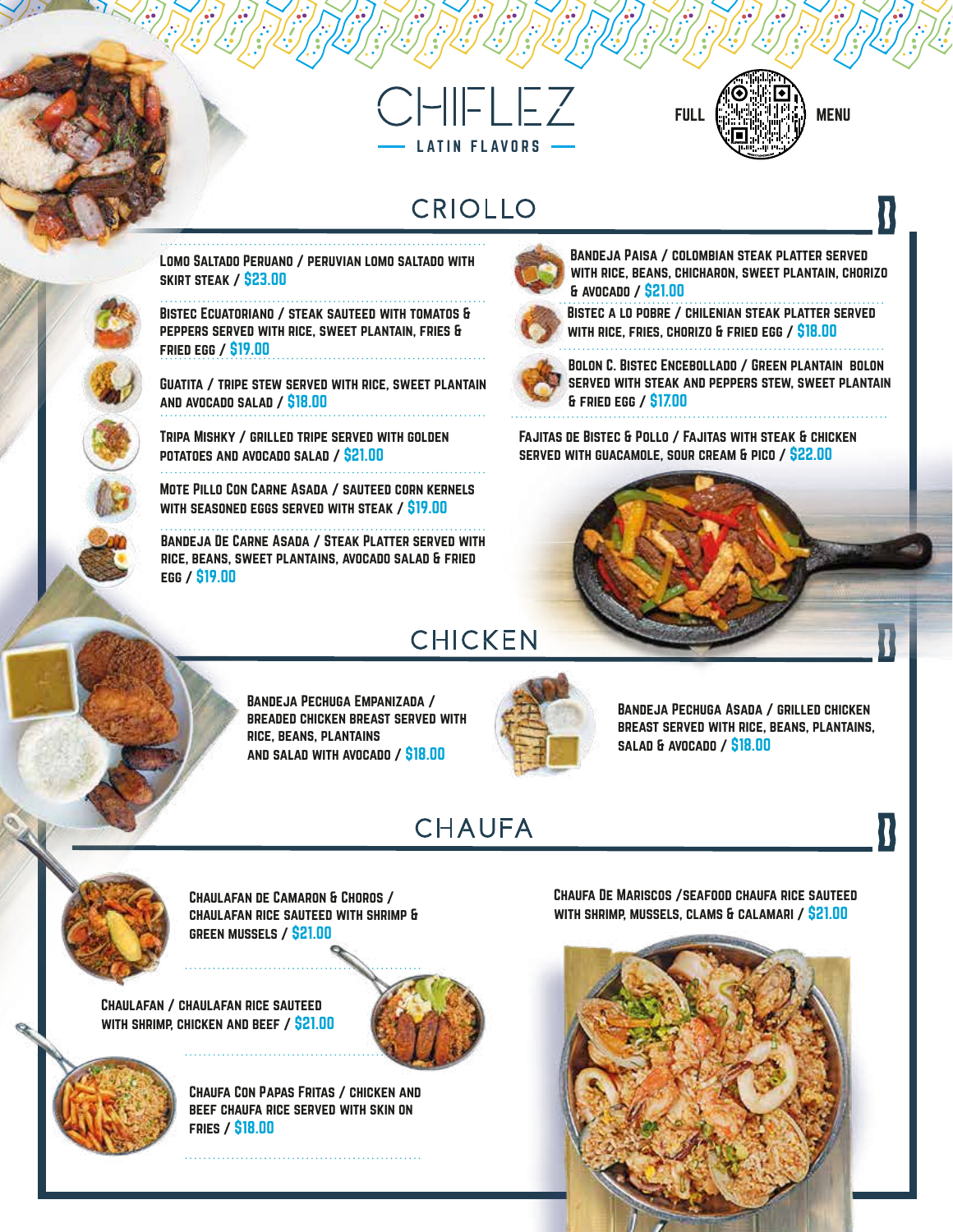$\blacksquare$   $\blacksquare$  /chiflez www.chiflez.com



#### **SEAFOOD**

Camarones Salteados / jumbro shrimp sautted with peppers and onions served with rice, avocado salad & green plantains / \$21.00

Arroz Marinero / octopus shrimp, mussels, clams sauteed with rice / \$22.00



Corvina A La Plancha / seabass pan fried served with rice, avocado salad & green plantains / \$19.00



Filete A La Plancha / fish fillet served with rice, avocado salad & green plantain / \$19.00

### **CEVICHE**





Trucha A La Plancha / butterfly cut trout pan fried served with rice, avocado salad & green plantains / \$22.00

Ceviche Camaron Ecu / shrimp ecuadorian ceviche / \$18.00 

Ceviche Mariscos Ecu / shrimp, octupus, calamari ecuadorian ceviche / \$23.00 

Ceviche Pescado Peru / peruvian fish ceviche (SPICY) / \$18.00

Ceviche Mixto Peru / peruvian fish, octupus & shrimp ceviche (SPICY) / \$23.00

Leche De Tigre / peruvian ceviche infused fish, octupus, shrimp, mussels cocktail (SPICY) / \$23.00



 $\mathbf n$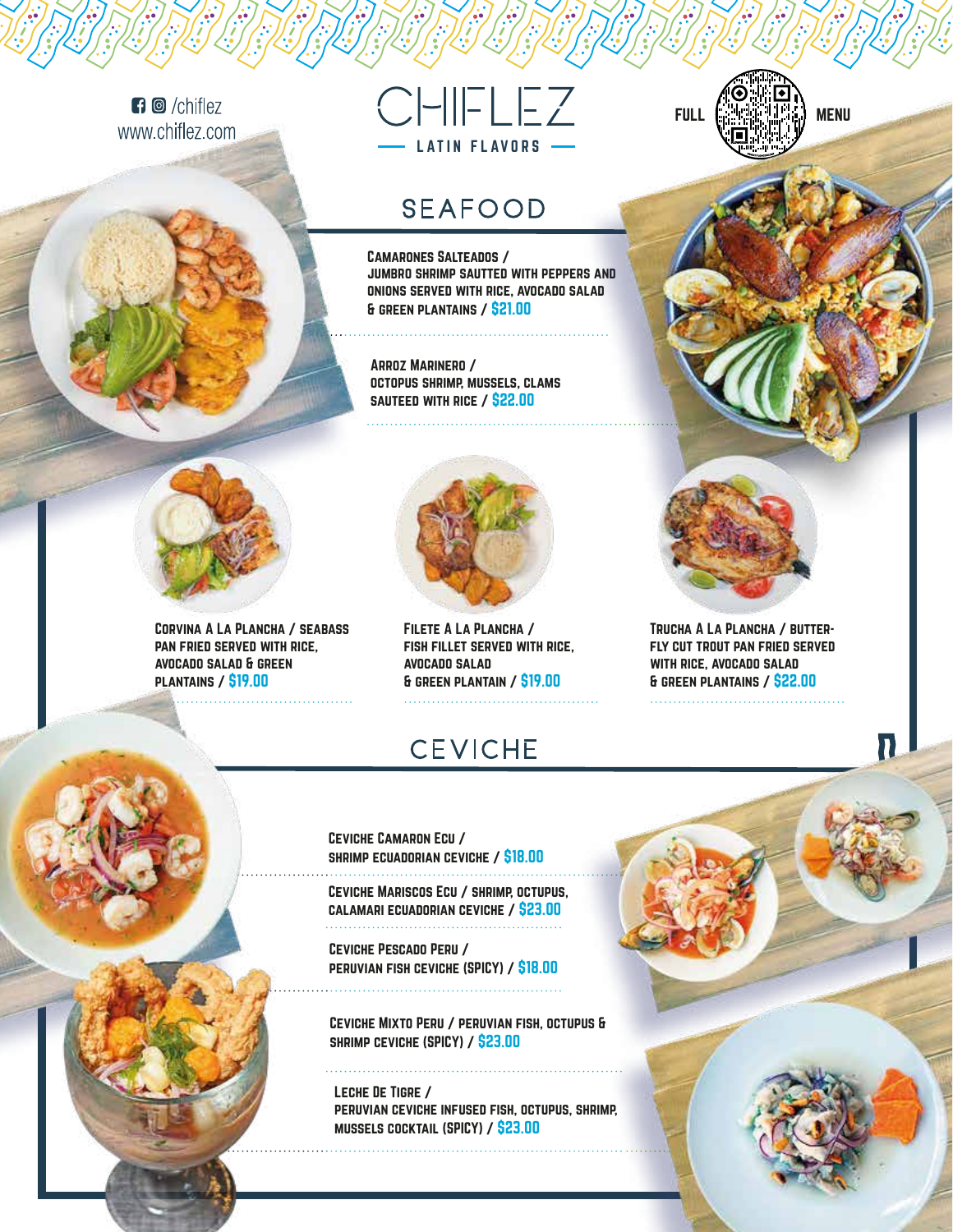



 $\overline{\mathbf{B}}$ 

#### PICADAS / MEATS

Picada Mariscos / seafood picada, fish fillet, calamari, mussels, shrimp, cassava & green plantains / \$29.00

2 Costillas de Res Con Papa y Arroz / 2 grilled sliced ribs served with rice, fries & avocado / \$22.00

Jalea /

peruvian seafood jalea picada, calamari, jumbo shrimp, green mussels, fried cassava / \$26.00

> Entrana Asada / grilled skirt steak served with rice, beans and fries / \$29.00

PICADA CHURRASQUERIA / steak picada served with skirt steak, grill ribs, chorizo, grill chicken breast, fries & sweet plantain / \$41.00